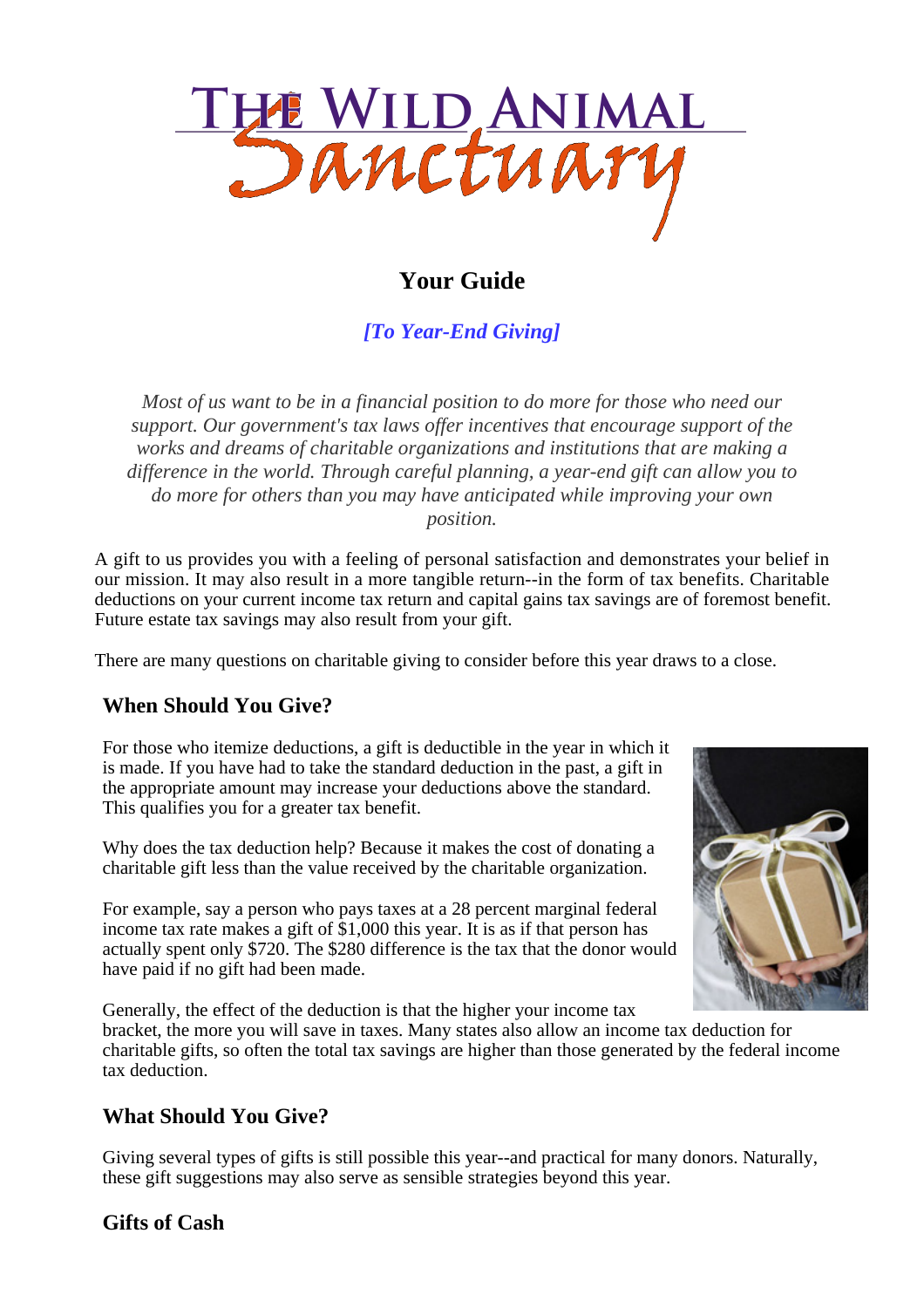Nothing is as simple and direct as giving cash. You can make an unrestricted donation, and we will use your gift for our greatest current need. You may also designate a gift for a specific purpose. A gift of cash may be deductible up to 50 percent of your adjusted gross income, and gifts in excess of 50 percent may be carried over as deductions into the next five years.

### **Gifts of Securities**

Stocks or other investments that have grown in value and that you have held for more than one year can become a substantial gift with a low net cost to you. You still receive a charitable deduction for the donation of these assets, and it is based on their fair market value on the date of the gift. But there is a bonus--you avoid all federal capital gains tax that would otherwise be due on a sale of the assets.

# **Gifts of Real Estate**

Perhaps your first thought is that you do not own property near our location to donate for our use. The fact is, almost any real estate, developed or undeveloped, is potentially a charitable gift. If you have owned your home or other real estate for a long time, it likely has increased in value significantly. If you would like to help fulfill our mission, your property opens the door to a unique giving opportunity: Donate the property to us outright, place it in trust or retain the use of it for life. All of these methods will enable you to enjoy financial benefits while supporting our work.

# **Effectively Timing Your Gift**

To receive a valuable deduction for year-end, timing becomes an issue. To benefit from a deduction this year, the effective date of the gift also must be in this year. For example, if you are issuing a check to a charitable organization, the effective date of your contribution is the date it is handdelivered or postmarked.

Gifts of securities, however, require more planning to ensure a deduction this year. If hand-delivered, the gift is made on the day the charitable organization receives a properly endorsed stock certificate, or an unendorsed stock certificate and a properly endorsed stock power. If you plan to send an endorsed stock certificate through the mail, the date of the gift is the date it is postmarked. It is best to separately send an unendorsed stock certificate and endorsed stock power; the date of your gift in this instance is the date of the later postmark. Stock that is held in an account can be transferred to an



account in the charitable organization's name through your broker. The broker should call the organization for instructions on transferring the securities. The value and date of the gift are determined by the date of the transfer, which is the date the securities are received in the organization's account.

The actual date of a gift of real estate is the date the charitable organization receives the signed deed. Even though this part of the transaction can wait until the end of the year, you will want to start the procedure earlier to ensure that a qualified appraisal is completed before the gift is made. You should also contact the charitable organization in advance, as it will need to determine the acceptability of the gift and consider the environmental condition of the property.

# **What Really Matters**

The availability of the income tax deduction helps a charitable person be even more charitable. To take advantage of a deduction in the desired year, donors need to be aware of the type and timing of their gifts.

While the tax benefits are useful, your wish to help The Wild Animal Sanctuary is paramount. We know that if you support us, it is because you believe in our mission. For that we thank you.